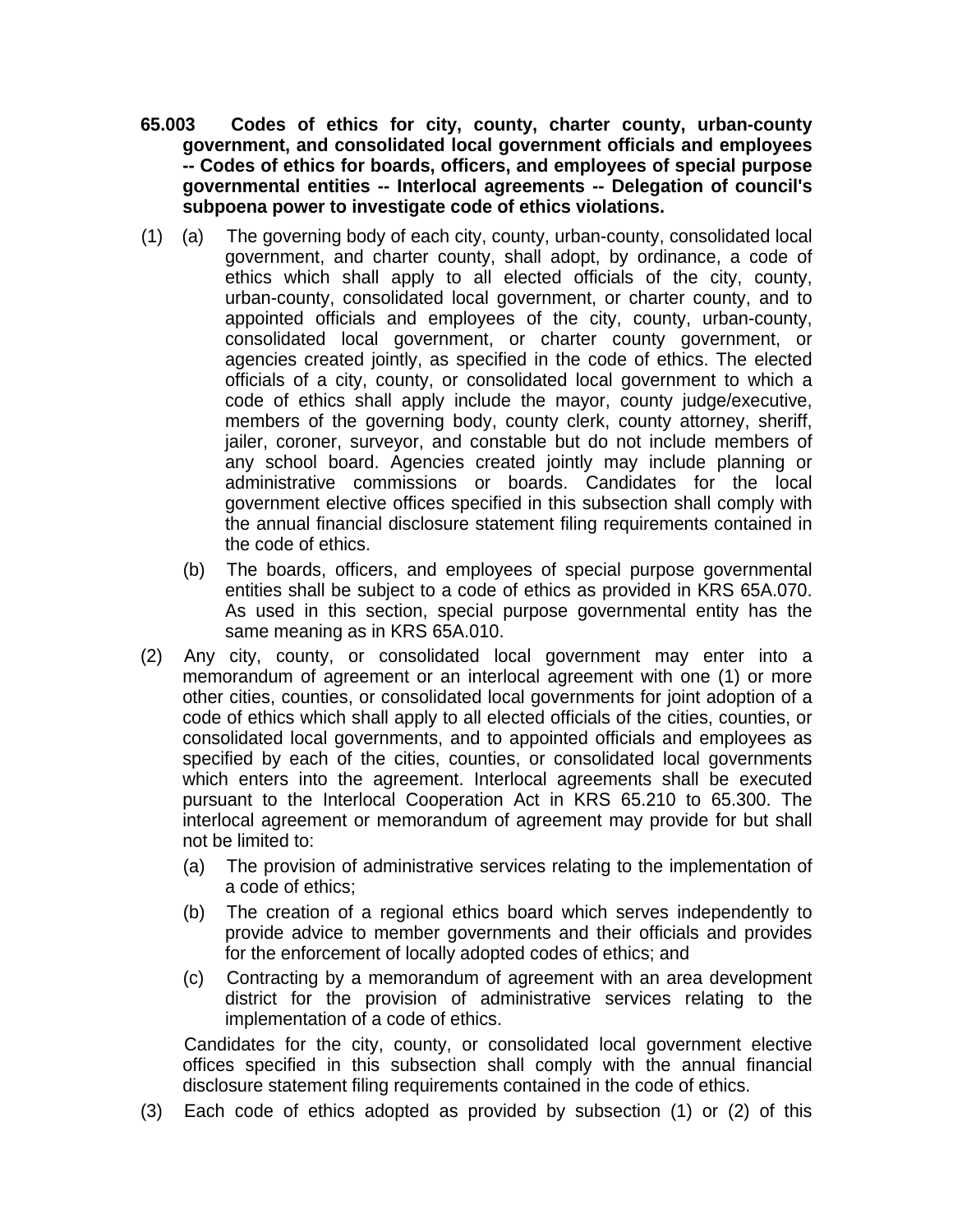section, or amended as provided by subsection (4) of this section, shall include but not be limited to provisions which set forth:

- (a) Standards of conduct for elected and appointed officials and employees;
- (b) Requirements for creation of financial disclosure statements, which shall be filed annually by all candidates for the city, county, or consolidated local government elective offices specified in subsection (1) of this section, elected officials of each city, county, or consolidated local government, and other officials or employees of the city, county, or consolidated local government, as specified in the code of ethics, and which shall be filed with the person or group responsible for enforcement of the code of ethics;
- (c) A policy on the employment of members of the families of officials or employees of the city, county, or consolidated local government, as specified in the code of ethics; and
- (d) The designation of a person or group who shall be responsible for enforcement of the code of ethics, including maintenance of financial disclosure statements, all of which shall be available for public inspection, receipt of complaints alleging possible violations of the code of ethics, issuance of opinions in response to inquiries relating to the code of ethics, investigation of possible violations of the code of ethics, and imposition of penalties provided in the code of ethics.
- (4) The code of ethics ordinance adopted by a city, county, or consolidated local government may be amended but shall not be repealed.
- (5) (a) Within twenty-one (21) days of the adoption of the code of ethics required by this section, each city, county, or consolidated local government shall deliver a copy of the ordinance by which the code was adopted and proof of publication in accordance with KRS Chapter 424 to the Department for Local Government. The Department for Local Government shall maintain the ordinances as public records and shall maintain a list of city, county, or consolidated local governments which have adopted a code of ethics and a list of those which have not adopted a code of ethics.
	- (b) Within twenty-one (21) days of the amendment of a code of ethics required by this section, each city, county, or consolidated local government shall:
		- 1. Deliver a copy of the ordinance by which the code was amended and proof of publication in accordance with KRS Chapter 424 to the Department for Local Government, which shall maintain the amendment with the ordinance by which the code was adopted; and
		- 2. Deliver a copy of the ordinance by which the code was amended to the governing body of each special purpose governmental entity that follows that establishing entity's code of ethics pursuant to KRS 65A.070.
	- (c) For ordinances adopting or amending a code of ethics under this section, cities of the first class and consolidated local governments shall comply with the publication requirements of KRS 83A.060(9), notwithstanding the exception contained in that statute.